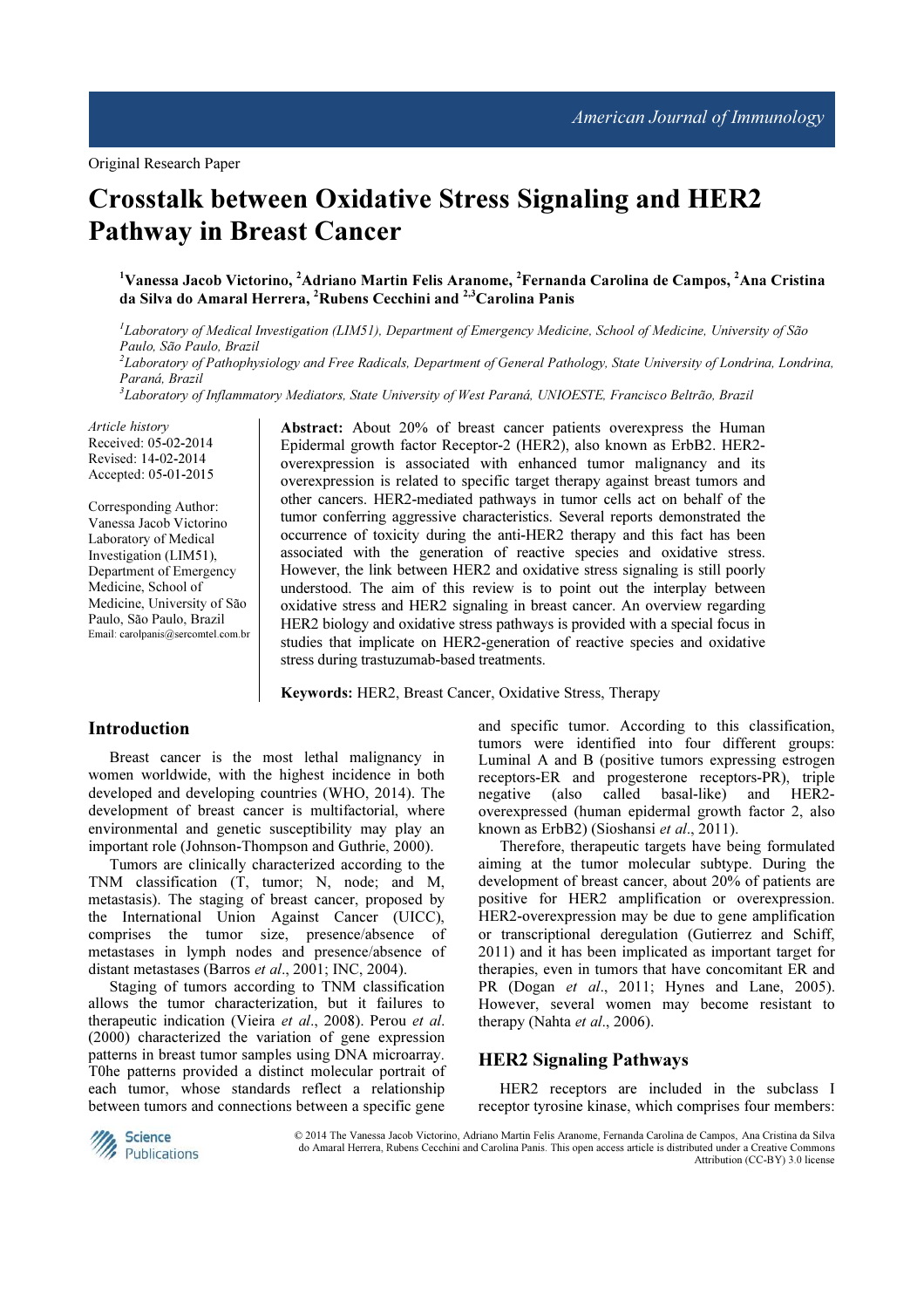HER1, HER2, HER3 and HER4. Through distinct signaling pathways, ligand-dependent HER family receptors mediate several transcription factors that act in the control of apoptosis, migration, growth, adhesion and cell differentiation. During physiological processes, HER-mediated pathways are related to embryogenesis, organogenesis, tissue regeneration and wound healing (Yarden and Sliwkowski, 2001).

In the cell membrane, the HER2 receptor is found as homodimer or heterodimer (Fig. 1). The HER2 dimmers have prolonged activity and attenuate signaling evasion (Yarden, 2001). HER family receptors have an extracellular region composed of four areas: I-IV. The HER2 extracellular conformation is fixed and resembles a state of "ligand-activated", as the II-IV interaction domains are absent and the dimerization loop in II domain is exposed. This conformational state makes HER2 as a preferred dimerization partner for others HER family members. Also, the interaction of HER2 with a ligand is not possible due to its inaccessible binding site (Hynes and Lane, 2005).

Signaling pathways activated by ligands to HER2/HER1 heterodimer act directly in Phospholipase Cγ1 (PLCγ1) through the phosphorylated tyrosine residue 1248 of HER2 receptor. This pathway has indirect relationship with Protein Kinase C (PKC) pathway. Signals originated by this pathway oscillate the intracellular calcium concentration and the reorganization of actin filaments, leading to projections formation of the cytoskeleton. Thus, the activation of PLC pathway is directly related to increased migration and tumor progression (Dittmar et al., 2002). Besides, the activation of the HER2/ HER1 heterodimer may promote tumor progression and proliferation. HER2 overexpression activates this pathway and amplifies the Ras signaling complex through Growth factor receptorbound protein 2/Son Of Sevenless (Grb2/SOS), thus, acting on nuclear cyclin D1, Cyclin Dependent kinase K6 (CDK6), cyclin E and p27KIP1 (Janes et al., 1994).

Once HER2 receptor is presented as homodimer in the cell membrane, there is no known ligand (Yarden and Sliwkowski, 2001). As homodimer, HER2 acts on the PAR complex, decoupling PAR-3 of the active complex PAR6-PAR3-aPKC-CDC42 and binding aPKC to PAR6. The PAR complex dissociation disrupts the normal organization of the epithelium, leading to uncontrolled proliferation and protection from apoptosis (Aranda *et al.*, 2006).

It is well described that intracellular signaling pathways mediated by HER2 also include ras-Mitogen Activated Protein Kinase (ras-MAPK), S6 kinase independent MAPK and phospholipase C-gamma pathways. Nevertheless, the biological consequences of these pathways activation are not completely understood

(Kurebayashi, 2001). Tanizaki et al. (2011) reported that HER2-overexpression can activate Mitogen-activated protein kinase/Extracellular signal-regulated Kinase-Extracellular signal-Regulated Kinase (MEK-ERK) signaling pathways as a mechanism to inhibit apoptosis.

The HER2 dimer is the preferred dimerization partner for all HER family members (Graus-Porta et al., 1997). Zhou and Agazie (2011) demonstrated that overexpression of HER2 itself increases basal signaling cascade stimulated per se. However, when stimulated by Epidermal Growth Factor (EGF), even at low concentrations, an increase of the intensity of signals is observed. It was also demonstrated by those authors that when stimulation of EGFR is inhibited, suppression of EGFR-ERK1/2-AKT (protein kinase B) pathway is observed in the presence of HER2 overexpression. Thus, it was shown that EGFR is necessary for the signal support and cell transformation mediated by HER2-overexpression.

HER2/HER3 heterodimer stimulation leads to Phosphatidyl Inositol-3-Kinase (PI3K) activation acting on AKT pathway, which is responsible for mediating several oncogenic signals. The initial stimulation of tumor invasion and metastasis is mediated by activation of HER3 via PI3K pathways (Smirnova et al., 2011).

Signaling mediated by HER2/HER3-PI3K-AKT phosphorylates Tuberous Sclerosis Complex 1 and 2 (TSC1 and TSC2) and p27KIP1. As result, increased of CDK2 activity, DNA synthesis and S phase of cell cycle is observed. Thus, this process leads to protein synthesis and cell growth (Dan et al., 2002). HER2/HER3 heterodimer directly phosphorylate AKT pathways mediating caspase-9 and BAD or negatively regulate Apoptosis Signal-regulating Kinase 1 (ASK1) (Kim et al., 2001) and Forkhead Transcription Factor (FKHR) (Tang et al., 1999), stimulating tumor cell survival.

Proliferation and cell cycle progression may be stimulated by HER2/HER3 by direct activation of AKT on p21CIP1 (Zhou et al., 2001) and Murine Double Minute 2 (MDM2) (Higashiyama et al., 1997). AKT can associate with p21CIP1 and phosphorylate it at threonine residue 145 in the cell nucleus. p21CIP1 phosphorylation signal lead to the cytoplasmic localization of p21CIP1, promoting cell growth (Zhou et al., 2001). The oncoprotein MDM2 is already described as overexpressed in some tumors as displaying inhibitory function of p53 (Higashiyama et al., 1997). Also, proliferation of cell cycle progression can be facilitated through the inhibition of Glycogen Syntase Kinase 3 (GSK3), inhibiting cyclin D1. Activation of HER2/HER3 is able to promote the metabolism of carbohydrates by inhibiting GSK3. Moreover, mechanisms of invasion and metastasis are mediated by activation of β-integrin and inhibition of Matrix Metalloproteinase 2 (MMP2) (Manoukian and Woodgett, 2002).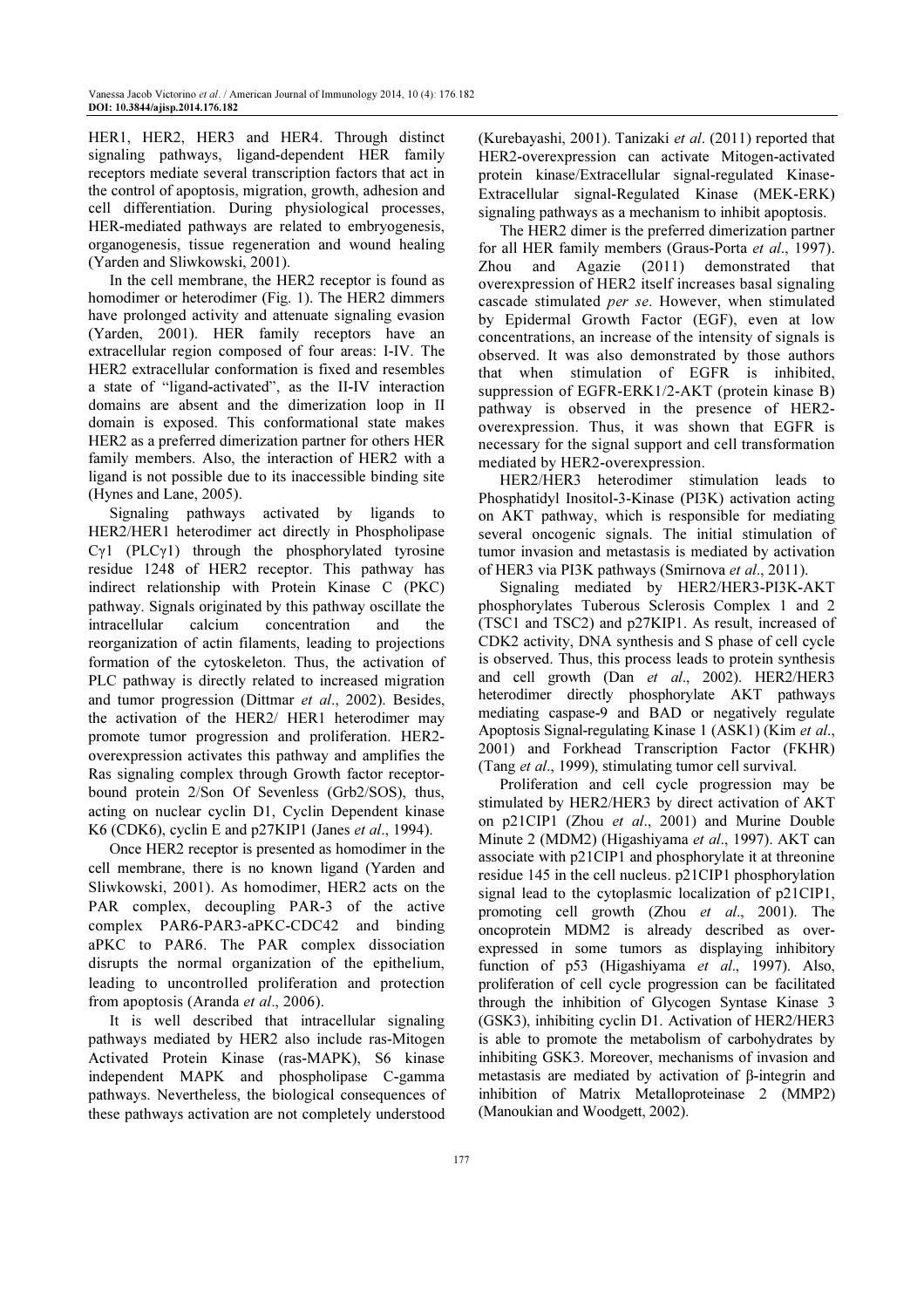Vanessa Jacob Victorino et al. / American Journal of Immunology 2014, 10 (4): 176.182 DOI: 10.3844/ajisp.2014.176.182



Fig. 1. Signaling pathways mediated by HER2 family members (IPA Ingenuity Systems)

HER2/HER4 heterodimer is a receptor for neuregulins and it is associated with processes of chemotaxis, cell proliferation and differentiation (Yarden and Sliwkowski, 2001).

# Involvement of Reactive Species in HER2 Signaling Pathways

Reactive species are defined as organic molecules and inorganic atoms which have one or more unpaired electrons, capable of independent existence. When the unpaired electron is centered on the oxygen or nitrogen atoms they are called Reactive Oxygen Species (ROS) or Reactive Nitrogen Species (RNS), respectively. The instability of the reactive species is attributed to its configuration, which leads to a short half-life and confers high reactivity (Halliwell, 1989). In contrast, the body has an arsenal of molecules that act as antioxidant defenses scavengers of reactive species (Halliwell and Gutteridge, 2007).

The antioxidant defense system is divided into enzymatic and non-enzymatic system. The enzymatic system includes enzymes such as Superoxide Dismutase (SOD), catalase and glutathione peroxidase. The non-enzymatic system includes compounds synthesized by the body, such as glutathione, uric acid, bilirubin and sex hormones and compounds ingested in the diet, such as flavonoids, ascorbic acid and  $\alpha$ tocopherol (Nijveldt et al., 2001; Schneider and Oliveira, 2004). According to Halliwell and Gutteridge (2007), the antioxidant defense can often be induced by exposing the body to reactive species and cell signaling molecules such as cytokines. Thus, oxidative stress is characterized by an imbalance between oxidant and antioxidant molecules resulting in cellular damage.

Tumor initiation may be mediated by reactive species (Cotran et al., 2010). However, it is known that resting cells remain in reduced environment, with high concentrations of antioxidants. At moderate levels of oxidative stress, the cell is stimulated to proliferate, whereas an increase in intracellular calcium and phosphorylation of proteins is involved. When levels of oxidative stress are considered higher, oxidative damage to cellular structures are installed. If such damage is not repaired and/or oxidative damage is continuous, the cell is stimulated to activate apoptosis or necrosis pathways (Halliwell, 2007). Thus, it becomes clear the regulatory role of oxidative stress in cell survival.

Studies have been shown that many products of reactive species may have a regulatory role in cancer. Mannello et al. (2007) measured levels of Malondialdehyde (MDA) and 8-epimer of prostaglandin F2α, two products of lipid peroxidation, in breast fluid aspirated from healthy women and breast cancer patients. It was found that levels of 8 epimer of prostaglandin F2α were higher in healthy women than in women with breast cancer. Also, no difference in the levels of MDA was found. Those data suggest a physiological role for 8-epimer of prostaglandin F2α in normal mammary glands. Gago-Dominguez et al. (2007) propose the lipid peroxidation as a protective mechanism in breast cancer, where products of lipid peroxidation may participate in signaling cascades mediating the control of cell proliferation, differentiation and apoptosis induction.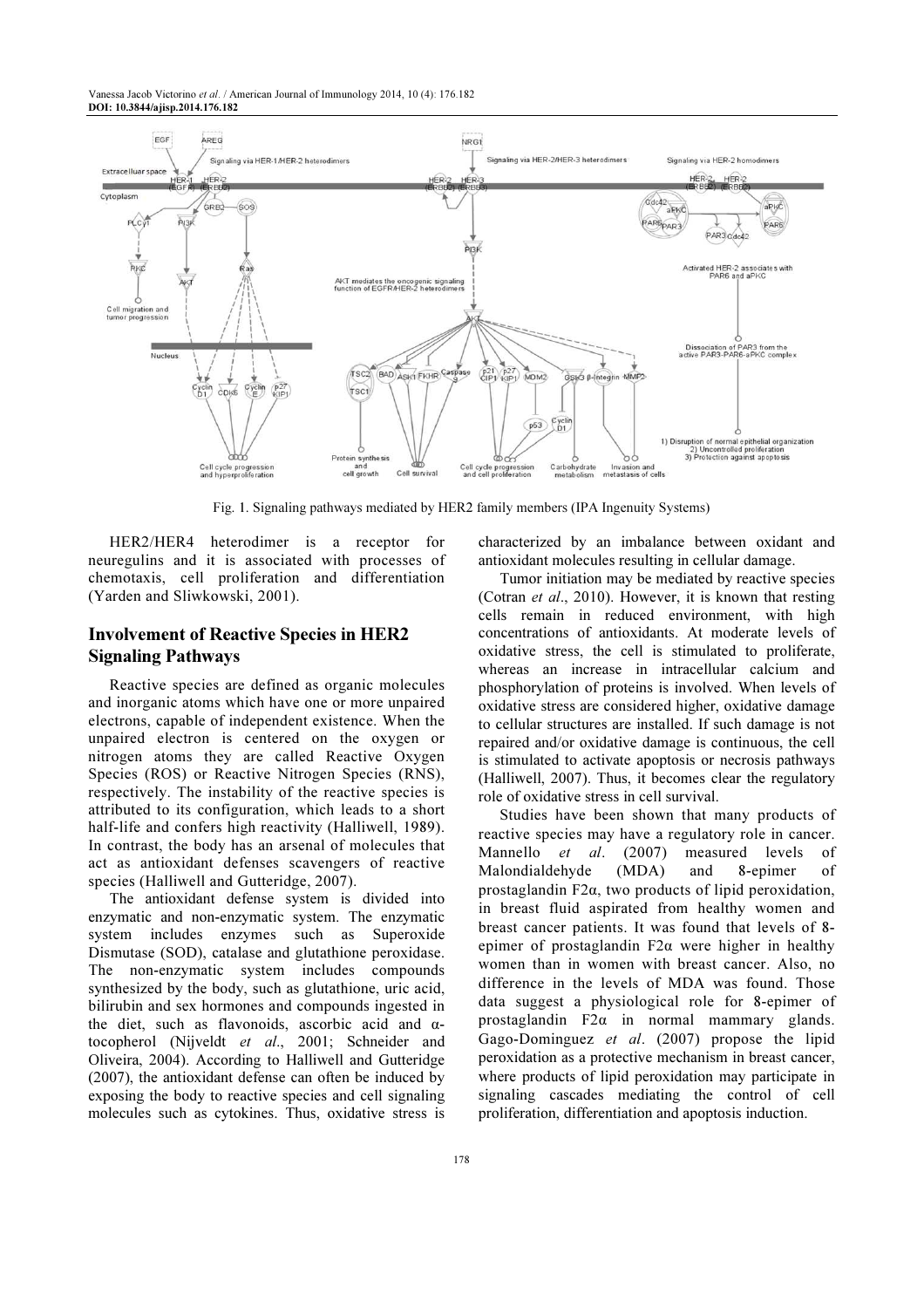The involvement of reactive species, such as hydrogen peroxide, as a modulator of PI3K/AKT and p38 MAPK pathways is already reported (Angeloni *et al.*, 2011). This pathway is activated by HER2 receptors as discussed above. In vitro studies show that anthraquinones may be able to induce apoptosis in cells that overexpress HER2 by increasing the expression of p53 and caspase 9 through mediation of reactive species (Chang et al., 2012). Seo et al. (2011) have shown that antioxidants such as genistein and quercetin are able to induce extrinsic apoptosis pathway through over-regulation of p53 and inhibits this signaling by Nuclear Factor-  $\{kappa\}$  B (NF- $\kappa$ B). Also, as shown by Shin-Kang *et al.* (2011), tocotrienols reduce the activation of ERK-MAPK and suppress the activation of AKT, another important pathway in HER2-overexpressed cells. Moreover, Kuo et al. (2011) demonstrated that an alkaloid can suppress the growth of tumor cells that overexpress HER2 through modulation of PI3K/AKT signaling pathway. This compound is able to interfere with the expression of cyclins D1 and cyclin E and induce apoptosis by mitochondrial pathways. Alterations in proteins of the MAPK pathway and cell surface receptors like HER2 were observed during treatment with a steroidal lactone derived from the plant Vassobia breviflora (Grogan et al., 2013). Besides, supplementation with annatto-T3 in HER2 transgenic mice showed antitumor effect related to the direct induction of oxidative stress, senescent-like growth arrest and apoptosis of tumor cells (Pierpaoli et al., 2013).

The cellular treatment inhibiting HER1/HER2 heterodimer may increase ROS leading to apoptosis. The ROS-induced apoptosis can be reversed by the presence of SOD mimic adjuvant to treatment of breast cancer (Aird et al., 2012). Also, HER2 seems to regulate Uncoupled Protein 2 (UCP2) levels and the rapid regulation of mitochondria by HER2 requires UCP2, but not its transporter activity showing the ability of HER2 to control oxidative phosphorylation (Patel et al., 2013).

# Therapeutics Target for HER2 and Oxidative Stress Implications

Target strategies focusing on HER2 signaling constitutes a pivotal therapeutic in breast cancer treatment. Trastuzumab is a humanized monoclonal antibody that binds to the extracellular domain of HER2 in cancer cells and blockade the signaling transduction triggered by this pathway. Trastuzumab directly inhibits HER2 signaling by detaining its dimerization. Other effects include the activation of immune components to antibody-dependent cytotoxicity and angiogenesis inhibition (Hudis et al., 2007).

Although the clinical use of trastuzumab has brought an important advance to breast cancer therapeutic options, the

use of this drug as monotherapy present some relevant toxicity. Myelosuppresion, hypersensitivity and cardiac toxicity have been reported (Genetech, 2004). The cardiac toxicity has emerged as a relevant adverse reaction that affects about 27% of patients when co-administered with anthracyclines and 13% in association with paclitaxel regimen, while trastuzumab alone had 5% of cardiotoxicity (Hudis et al., 2007; Fallah-Rad et al., 2011).

Some studies suggest that HER2 signaling repairs the anthracyclin-induced cardiac damage (Crone and Lee, 2002; Ozcelik et al., 2002). HER2 deficient mice presents a wide of characteristics related with dilated cardiomyopathy, as well the cardiomyocytes isolated from such hearts revealed increased susceptibility to anthracyclines toxicity, suggesting that HER2 signaling is a pivotal component to prevent the occurrence of heart failure (Crone and Lee, 2002).

The occurrence of oxidative stress is a mechanism of action of several chemotherapy agents. Moreover, patients submitted to chemotherapy also present systemic alterations as indicative of oxidative damage. Data from our group demonstrated that breast cancer women undergoing anthracyclines-based chemotherapy present several oxidative alterations in plasma after drug infusion (Panis et al., 2012). Interestingly, such oxidative alterations were accompanied by mild anemia development, indicating that the generation of oxidative stress (necessary to doxorubicin antitumoral effect) has a systemic toxic consequence in circulating red blood cells. We also observed other alterations as indicative of tissue damage, as augmented levels of hepatic injury enzymes and cardiac markers in breast cancer patients treated with the same protocol (unpublished data). Since the association of trastuzumab with anthracyclins seems to enhance cardiotoxicity, the mechanism underlying this side effect could involve the imbalance in oxidative stress generation. In fact, our data shows that breast cancer patients bearing tumors with HER2 overexpression without previous treatment present attenuation of oxidative stress by preventing plasma lipid peroxidation and MDA formation and increasing SOD and GSH levels (Victorino et al., 2013).

An overview of trastuzumab-induced cardiac dysfunction indicates that the adjuvant use of this drug enhance the cardiac damage by a "dual-hit" mechanism. This mechanism is based on inhibition of neuregulin-1 signaling and activation of NADPH-oxidase, increasing ROS generation, since the activation of HER dimerization by neuregulin promotes mitochondrial changes by PI3/Akt signaling that decrease ROS production and promotes cell survival, apoptosis inhibition and maintenance of cardiac functions. The linkage of trastuzumab to HER2 receptor blockage is its ability to dimerize, resulting in NADPH oxidase activation and superoxide anion production. This fact can be potentiated with the co-administration of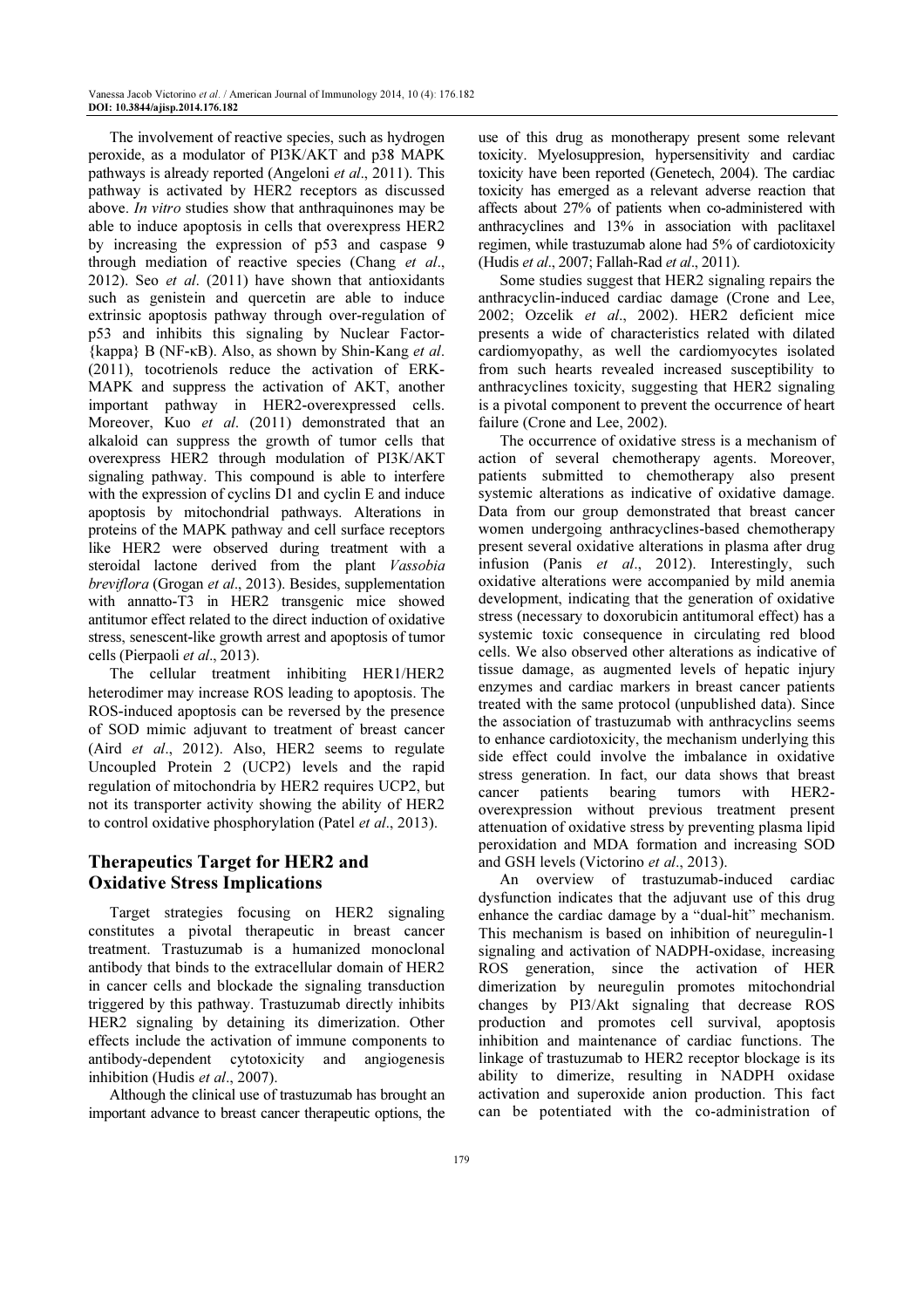doxorubicin, with activation of ASK-1 and p38/jun Nterminal kinase-associated pathways, culminating in cell death by apoptosis and cardiac failure through ROS-dependent pathways (Zeglinski et al., 2011). This network seems to be cyclic and cumulative. The increased oxidative stress enhances the circulating levels of angiotensin II, a potent inhibitor or neuregulin-1, with a cumulative effect on ROS production inside cardiac cells. Furthermore, angiotensin II activates the NADPH oxidase system, leading to mitochondrial dysfunction by impairment of the electron transport chain (Nakagami et al., 2003; Cardinale et al., 2006). Trastuzumab treatment also promotes oxidative stress and apoptosis in myocardium of mice and it alters the expression of myocardial genes essential for DNA repair, cardiac and mitochondrial functions (ElZarrad et al., 2013).

Some strategies have been employed by clinicians aiming to reduce the cardiac toxicity occurrence, as the searching for pre-existing cardiac risk, early follow-up of cardiac function during trastuzumabdoxorubicin combined treatment and infusion of lesscardiotoxic doxorubicin formulations (Rayson et al., 2008). Since trastuzumab therapy indicates the need of continuous HER2 suppression for disease control (Spector and Blackwell, 2009), further studies have to be conducted aiming to understand the blockage of HER2 pathway to minimize the cardiac injury induced by oxidative stress signaling.

## Conclusion

Reactive species and antioxidants mediate important cell signaling pathways that are overactive in cells with HER2 amplification/overexpression. In cancer cells, these pathways act on behalf of the tumor, leading to more aggressive characteristics such as protection from apoptosis, augment of cell survival, increase cell migration, tumor growth, proliferation and progression. Therefore, several works aim to contribute with the understanding of cellular pathways activated during tumor development and the consequences of these pathways activation in the host is not completely understood. The knowledge of the impact of HER2-overexpression in tumor cell and in host involving oxidative mechanism may contribute to the development of new specific target therapies.

# Author's Contributions

All authors equally contributed in this work.

## Ethics

This article is original and contains unpublished material. The corresponding author confirms that all of the other authors have read and approved the manuscript and no ethical issues involved.

#### References

- Aird, K.M., J.L. Allensworth, I. Batinic-Haberle, H.K. Lyerly and M.W. Dewhirst et al., 2012. ErbB1/2 tyrosine kinase inhibitor mediates oxidative stress-induced apoptosis in inflammatory breast cancer cells. Breast Cancer Res Treat., 132: 109- 19. PMID: 21559822
- Angeloni, C., E. Motori, D. Fabbri, M. Malaguti and E. Leoncini et al., 2011. H2O2 preconditioning modulates phase II enzymes through p38 MAPK and PI3K/Akt activation. Am. J. Physiol., 300: H2196-205. DOI: 10.1152/ajpheart.00934.2010
- Aranda, V., T. Haire, M.E. Nolan, J.P. Calarco and A.Z. Rosenberg et al., 2006. Muthuswamy Par6-aPKC uncouples ErbB2 induced disruption of polarized epithelial organization from proliferation control. Nature Cell Biol., 8: 1235-1245. DOI:10.1038/ncb1485
- Barros, A.C.S.D., E.M. Barbosa, L.H. Gebrim, A. Anelli and A. Figueira Filho et al., 2001. Diagnóstico e tratamento do câncer de mama. AMB/CFM-Projeto Diretrizes.
- Cardinale, D., A. Colombo, M.T. Sandri, G. Lamantia and N. Colombo et al., 2006. Prevention of highdose chemotherapy-induced cardiotoxicity in highrisk patients by angiotensin-converting enzyme inhibition. Circulation, 114: 2474-81.

DOI: 10.1161/CIRCULATIONAHA.106.635144

- Chang, C.Y., H.L. Chan, H.Y. Lin, T.D. Way and M.C. Kao et al., 2012. Rhein induces apoptosis in human breast cancer cells. Evidence-Based Complementary Alternative Medice, 2012: 952504-952504. DOI: 10.1155/2012/952504
- Cotran, R.K., V. Kumar and T. Collins, 2010. Robbins: Patologia Estrutural e Funcional. 8th Edn., Editora Elsevier.
- Crone, S.A. and K.F. Lee, 2002. Gene targeting reveals multiple essential functions of the neuregulin signaling system during development of the neuroendocrine and nervous systems. Annals N Y Acad. Sci., 971: 547-53. DOI: 10.1111/j.1749-6632.2002.tb04525.x
- Dan, H.C., M. Sun, L. Yang, R.I. Feldman and X.M. Sui et al., 2002. Phosphatidylinositol 3-kinase/akt pathway regulates tuberous sclerosis tumor suppressor complex by phosphorylation of tuberin. J. Biol. Chem., 277: 35364-35370. DOI: 10.1074/jbc.M205838200
- Dittmar, T., A. Husemann, Y. Schewe, J. Nofer and B. Niggemann et al., 2002. Induction of cancer cell migration by epidermal growth factor is initiated by specific phosphorylation of tyrosine 1248 of cerbB-2 receptor via EGFR1. FASEB J. DOI:10.1096/fj.02-0096fje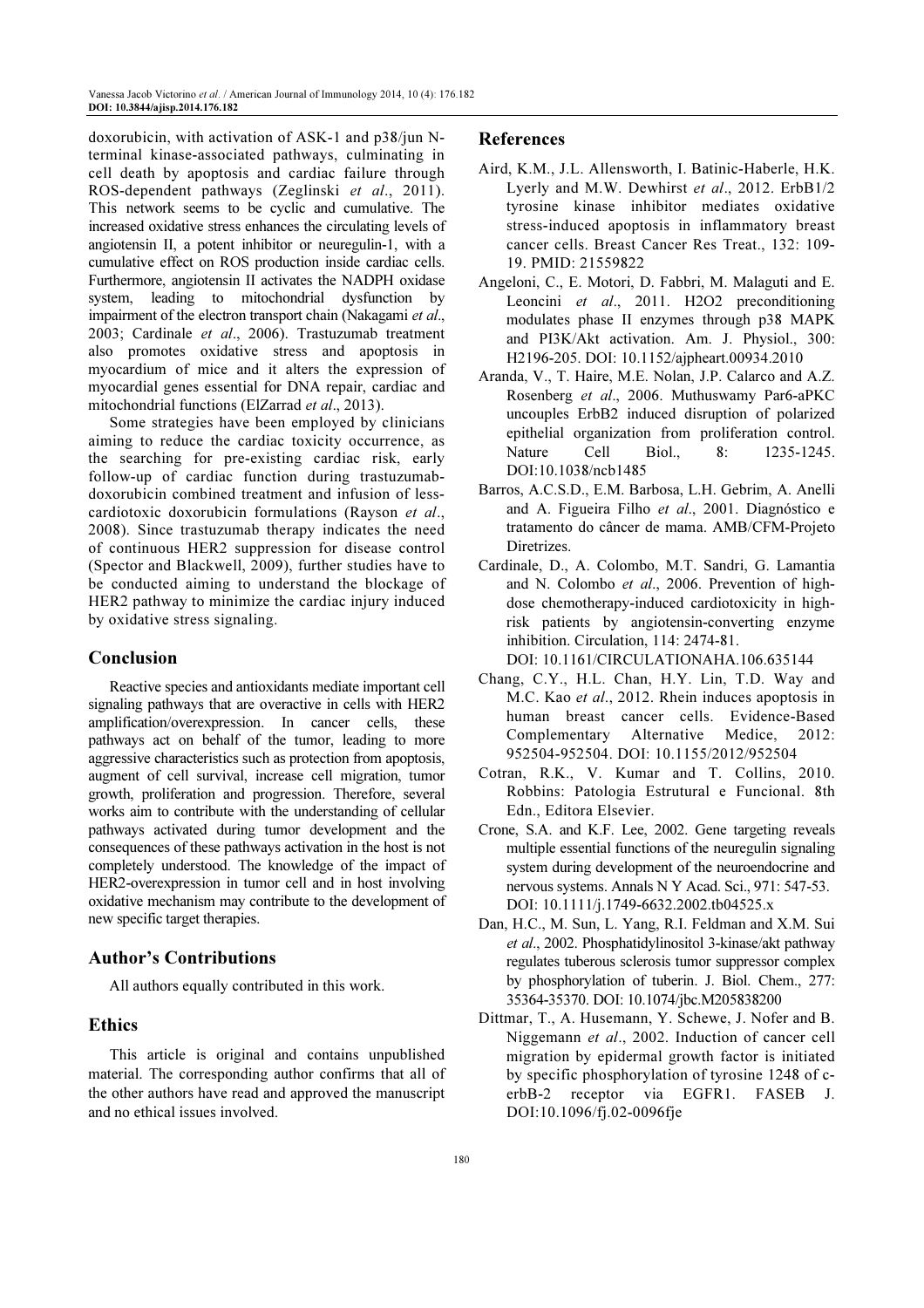- Dogan, I., A. Cumaoglu, A. Aricioglu and A. Ekmekci, 2011. Inhibition of ErbB2 by Herceptin reduces viability and survival, induces apoptosis and oxidative stress in Calu-3 cell line. Molecular Cellular Biochem., 347: 41-51. DOI: 10.1007/s11010-010-0610-7
- ElZarrad, M.K., P. Mukhopadhyay, N. Mohan, E. Hao and M. Dokmanovic et al., 2013. Trastuzumab alters the expression of genes essential for cardiac function and induces ultrastructural changes of cardiomyocytes in Mice. PLoS ONE, 8: e79543 e79543. DOI: 10.1371/journal.pone.0079543
- Fallah-Rad, N., J.R. Walker, A. Wassef, M. Lytwyn and S. Bohonis et al., 2011. The utility of cardiac biomarkers, tissue velocity and strain imaging and cardiac magnetic resonance imaging in predicting early left ventricular dysfunction in patients with human epidermal growth factor receptor IIpositive breast cancer treated with adjuvant trastuzumab therapy. J. Am. Coll. Cardiol., 57: 2263-70. DOI: 10.1016/j.jacc.2010.11.063
- Gago-Dominguez, M., X. Jiang and J.E. Castelao, 2007. Lipid peroxidation, oxidative stress genes and dietary factors in breast cancer protection: A hypothesis. Breast Cancer Res., 9: 201-201. DOI: 10.1186/bcr1628
- Genetech, 2004. Herceptin (trastuzumab): Full prescribing information. South San Francisco, CA: Genentech.
- Graus-Porta, D., R.R. Beerli, J.M. Daly and N.E. Hynes, 1997. ErbB-2, the preferred heterodimerization partner of all ErbB receptors, is a mediator of lateral signaling. EMBO J., 16:1647-1655. DOI: 10.1093/emboj/16.7.1647
- Grogan, P.T., K.D. Sleder, A.K. Samadi, H. Zhang and B.N. Timmermann et al., 2013. Cytotoxicity of withaferin a in glioblastomas involves induction of an oxidative stress-mediated heat shockresponse while altering Akt/mTOR and MAPK signaling pathways. Invest New Drugs, 31: 545-57. DOI: 10.1007/s10637-012-9888-5
- Gutierrez, C. and R. Schiff, 2011. HER2 biology, detection and clinical implications. Arch. Pathol. Laboratory Medice, 135: 55-62. DOI: 10.1043/2010-0454-RAR.1
- Halliwell, B. and J.M.C. Gutteridge, 2007. Free Radicals in Biology and Medicine. In: Oxygen is a Toxic Gas: An Introduction to Oxygen Toxicity and Reactive Species, Oxford University, New York, pp: 1-28.
- Halliwell, B., 1989. Tell me about free radicals, doctor: A review. J. Royal Society Med., 82: 747-752.
- Halliwell, B., 2007. Oxidative stress and cancer: Have we moved forward? Biochemical J., 401: 1-11. DOI: 10.1042/BJ20061131
- Higashiyama, M., O. Doi, K. Kodama, H. Yokouchi and T. Kasugai et al., 1997. MDM2 gene amplification and expression in non small cell lung cancer: Immunohistochemical expression of its protein is a favourable prognostic marker in patients without p53 protein accumulation. British J. Cancer, 9: 1302-1308.
- Hudis, C.A., W.E. Barlow, J.P. Costantino, R.J. Gray and K.I. Pritchard et al., 2007. Proposal for standardized definitions for efficacy end points in adjuvant breast cancer trials: The STEEP system. J. Clin. Oncol., 25: 2127-32. DOI:10.1200/JCO.2006.10.3523
- Hynes, N.E. and H.A. Lane, 2005. Erbb receptors and cancer: The complexity of targeted inhibitors. Nat. Rev. Cancer, 5: 341-353. DOI: 10.1038/nrc1609
- INC, 2004. Controle do câncer de mama: Documento de consenso. Ministério da Saúde. Instituto Nacional do Câncer.
- Janes, P.W., R.J. Daly, A. De Fazio and R.L. Sutherland, 1994. Activation of the rassignalling pathway in human breast cancer cells overexpressing erbB-2. Oncogene, 9: 3601-8.
- Johnson-Thompson, M.C. and J. Guthrie, 2000. Ongoing research to identify environmental risk factors in breast carcinoma. Cancer, 88: 1224-9.
- Kim, A.H., G. Khursigara, X. Sun, T.F. Franke and M.V. Chao, 2001. Akt phosphorylates and negatively regulates apoptosis signal-regulating kinase. Molecular Cellular Biol., 21: 893-901. DOI: 10.1128/MCB.21.3.893-901
- Kuo, H.P., T.C. Chuang, M.H. Yeh, S.C. Hsu and T.D. Way et al., 2011. Growth suppression of HER2-overexpressing breast cancer cells by berberine via modulation of the HER2/PI3K/Akt signaling pathway. J. Agric. Food Chem., 59: 8216-24. DOI: 10.1021/jf2012584
- Kurebayashi, J., 2001. Biological and clinical significance of HER2 overexpression in breast cancer. Breast Cancer, 8: 45-51.
- Mannello, F., G.A. Tonti, S. Pagliarani, S. Benedetti and F. Canestrari et al., 2007. The 8-epimer of prostaglandin F2a, a marker of lipid peroxidation and oxidative stress, is decreased in the nipple aspirate fluid of women with breast cancer. Int. J. Cancer, 120: 1971-6. DOI: 10.1002/ijc.22522
- Manoukian, A.S. and J.R. Woodgett, 2002. Role of glycogen synthase kinase-3 in cancer: regulation by Wnts and other signaling pathways. Adv. Cancer Res., 84: 203-29.
- Nahta, R., D. Yu, M.C. Hung, G.N. Hortobagyi and F.J. Esteva, 2006. Mechanisms of disease: Understanding resistance to HER2-targeted therapy in human breast cancer. Nat. Clin. Pract. Oncol., 3 269-280. DOI: 10.1038/ncponc0509
- Nakagami, H., M. Takemoto and J.K. Liao, 2003. NADPH oxidase-derived superoxide anion mediates angiotensin II-induced cardiac hypertrophy. J. Molecular Cellular Cardiol., 35: 851-9. DOI: 10.1016/S0022-2828(03)00145-7
- Nijveldt, R.J., E. van Nood, D.E. van Hoorn, P.G. Boelens and K. van Norren et al., 2001. Flavonoids: A review of probable mechanisms of action and potencial applications. Am. J. Clin. Nutrit., 74: 418-425.